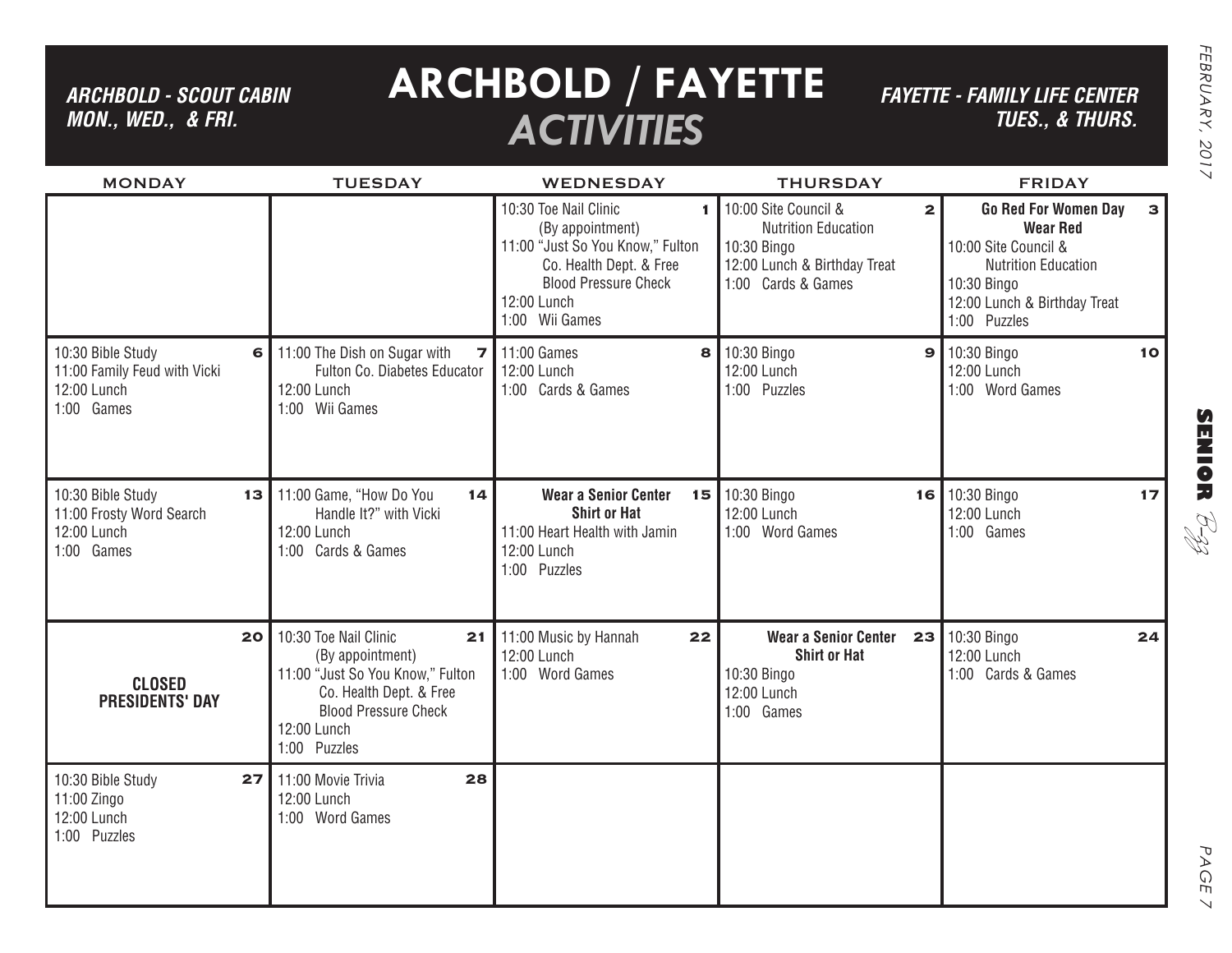| DELTA-101 NORTHWOOD DR.<br><b>UNITED METHODIST CHURCH</b><br><b>TUES. &amp; THURS.</b>                                                                                            |                                                                                                                                                                              | <b>DELTA / SWANTON</b><br><b>ACTIVITIES</b>                                                                                                    |                                                                                                                                       | <b>SWANTON</b><br><b>217 CHESTNUT ST.</b><br>MON., WED., & FRI                                                                    |
|-----------------------------------------------------------------------------------------------------------------------------------------------------------------------------------|------------------------------------------------------------------------------------------------------------------------------------------------------------------------------|------------------------------------------------------------------------------------------------------------------------------------------------|---------------------------------------------------------------------------------------------------------------------------------------|-----------------------------------------------------------------------------------------------------------------------------------|
| <b>MONDAY</b>                                                                                                                                                                     | <b>TUESDAY</b>                                                                                                                                                               | <b>WEDNESDAY</b>                                                                                                                               | <b>THURSDAY</b>                                                                                                                       | <b>FRIDAY</b>                                                                                                                     |
|                                                                                                                                                                                   |                                                                                                                                                                              | 10:00 Site Council<br>1.<br>10:30 Super Bowl Bingo<br>(Wear a jersey)<br>12:00 Lunch & Birthday Cake<br>from Swanton Health Care<br>1:00 Games | 10:00 Site Council<br>$\mathbf{2}$<br>10:30 Super Bowl Bingo<br>(Wear a jersey)<br>12:00 Lunch & Birthday Treat<br>1:00 Cards & Games | <b>Go Red For Women Day</b><br><b>Wear Red</b><br>11:00 Update from Swanton<br>Chamber of Commerce,<br>Neil Toeppe<br>12:00 Lunch |
| 11:00 Valentine Crafts with<br>6<br><b>Mary Buckmiller</b><br>12:00 Lunch<br>1:00 Cards                                                                                           | 11:00 Valentine Crafts with<br>$\overline{ }$<br><b>Mary Buckmiller</b><br>12:00 Lunch<br>1:00 Games                                                                         | 10:30 Valentine Bingo<br>8<br>(Wear Red or Pink)<br>12:00 Lunch<br>1:00 Cards & Games                                                          | 10:30 Valentine Bingo<br>with Delta School Caller<br>(Wear Red or Pink)<br>12:00 Lunch<br>1:00 Puzzles                                | <b>9</b> 11:00 Valentine's Day Program 10<br>Evergreen Student Council<br>12:00 Lunch<br>1:00 Wii Games                           |
| 10:30 Toe Nail Clinic<br>13 <sub>1</sub><br>(By Appointment)<br>11:00 "Just So You Know" &<br>Free Blood Pressure Checks,<br>Fulton Co. Health Dept.<br>12:00 Lunch<br>1:00 Games | 10:30 Toe Nail Clinic<br>14<br>(By Appointment)<br>11:00 "Just So You Know" &<br>Free Blood Pressure Checks,<br>Fulton Co. Health Dept.<br>12:00 Lunch<br>1:00 Cards & Games | 10:30 Beach Day Bingo<br>12:00 Lunch<br>1:00 Puzzles                                                                                           | <b>15</b>   10:30 Beach Day Bingo<br>12:00 Lunch<br>1:00 Wii Games                                                                    | <b>16</b>   11:00 Bring an item<br>17<br>from a wedding for<br>RI<br>R<br>"Wedding Show & Tell"<br>12:00 Lunch<br>1:00 Cards      |
| 20<br><b>CLOSED</b><br><b>PRESIDENTS' DAY</b>                                                                                                                                     | 11:00 Music by Elwyn Bates<br>21<br>12:00 Lunch<br>1:00 Puzzles                                                                                                              | 10:30 Bingo with Mystery Caller 22<br>12:00 Lunch<br>1:00 Wii Games                                                                            | <b>Wear a Senior Center</b><br>23<br><b>Shirt or Hat</b><br>10:00 Extended Bingo<br>12:00 Lunch<br>1:00 Cards                         | 11:00 Bunco<br>24<br>12:00 Lunch<br>1:00 Cards                                                                                    |
| <b>Wear a Senior Center</b><br>$27 \mid$<br><b>Shirt or Hat</b><br>10:30 Free Hearing Aid Cleaning<br>11:00 Currier & Ives, Jim Adams<br>12:00 Lunch<br>1:00 Puzzles              | 28<br>11:00 Update from Delta<br><b>Chamber of Commerce</b><br>12:00 Lunch<br>1:00 Wii Games                                                                                 |                                                                                                                                                |                                                                                                                                       |                                                                                                                                   |